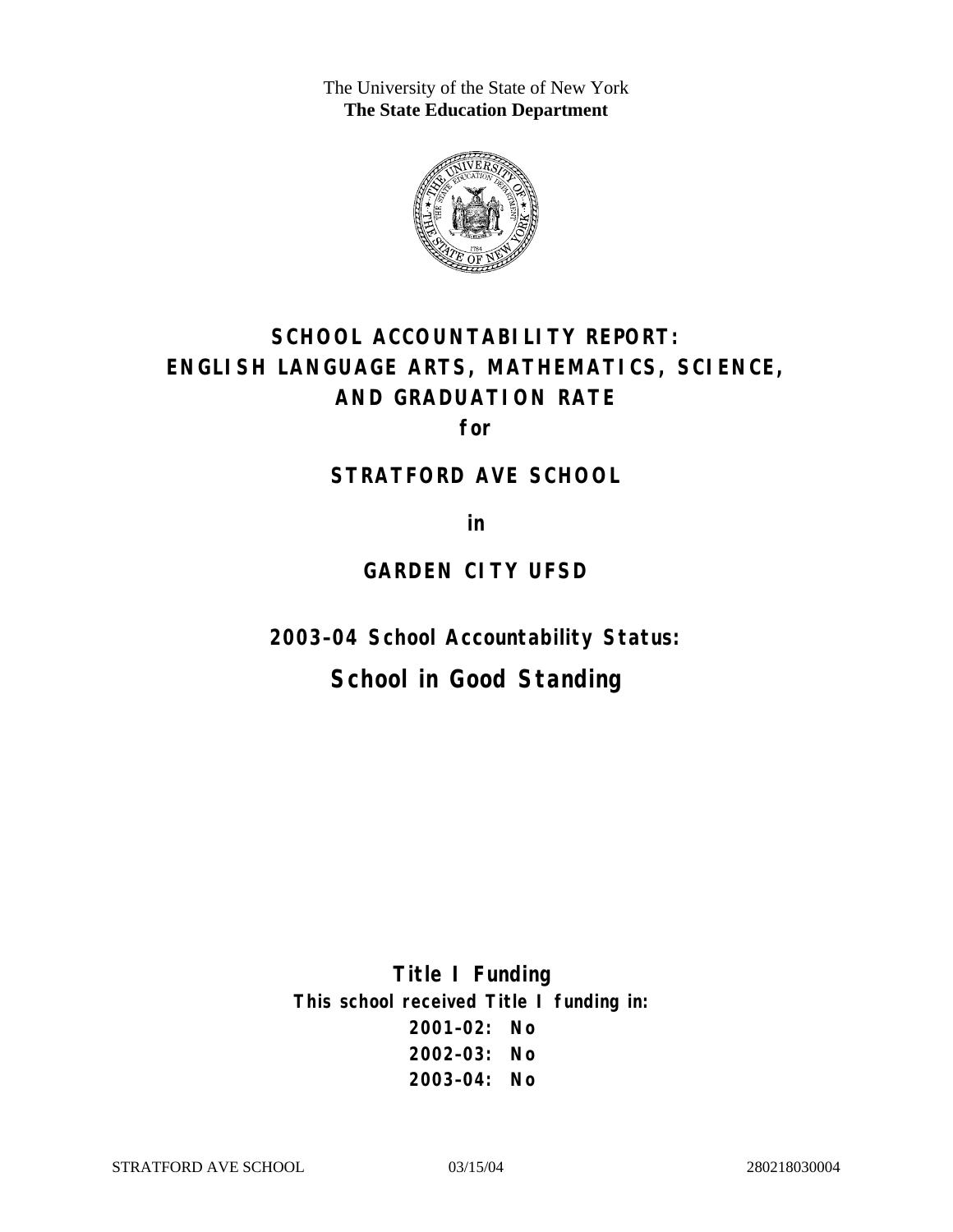#### **District/School Accountability Status Categories**

The list below defines the district or school status categories under New York State's district and school accountability system, which is divided into a Federal Title I component and a State component. A district or school that does not receive Title I funding in a school year does not have a federal status in that year. Schools receiving Title I funds that are not in good standing must provide school choice for their students; those in need of improvement year 2 and beyond must also provide Supplemental Education Services to eligible students. Other consequences for districts and schools not in good standing can be found at: www.emsc.nysed.gov/deputy/nclb/accountability/siinfo.htm. To be removed from any improvement status, a district or school must make Adequate Yearly Progress (AYP) for two consecutive years, or in the case of a School Under Registration Review, achieve the performance targets established for the school by the Commissioner.

**District/School in Good Standing:** A district or school is considered to be in good standing if it has not been identified as a District or School in Need of Improvement, Requiring Corrective Action, Planning for Restructuring, or Requiring Academic Progress, or as a School Under Registration Review.

**District/School Requiring Academic Progress:** Under the State component of New York's accountability system, a district or school that did not make AYP in the same grade and subject for two consecutive years is considered a School Requiring Academic Progress (Year 1) the following year. In each succeeding year that the school fails to make AYP, the year designation is incremented by one.

**District/School in Need of Improvement (Year 1):** A district or school that has not made AYP for two consecutive years in the same grade or subject while receiving Title I funds is considered a District/School in Need of Improvement (Year 1) the following year.

**District/School in Need of Improvement (Year 2):** A District or School in Need of Improvement (Year 1) that does not make AYP in the grade or subject for which it was identified while receiving Title I funds is considered a District or School in Need of Improvement (Year 2) the following year.

**District/School Requiring Corrective Action:** A District or School in Need of Improvement (Year 2) that does not make AYP in the grade or subject for which it was identified while receiving Title I funds is considered a District or School Requiring Corrective Action the following year.

**District/School Planning for Restructuring:** A District or School Requiring Corrective Action that does not make AYP in the grade or subject for which it was identified while receiving Title I funds is considered a District or School Planning for Restructuring the following year.

**School Under Registration Review (SURR):** Schools that are farthest from the State standard and have been determined by the Commissioner to be most in need of improvement are Schools Under Registration Review. These schools must achieve performance targets specified by the Commissioner of Education in their area(s) of identification within a prescribed timeframe or risk having their registration revoked by the Board of Regents.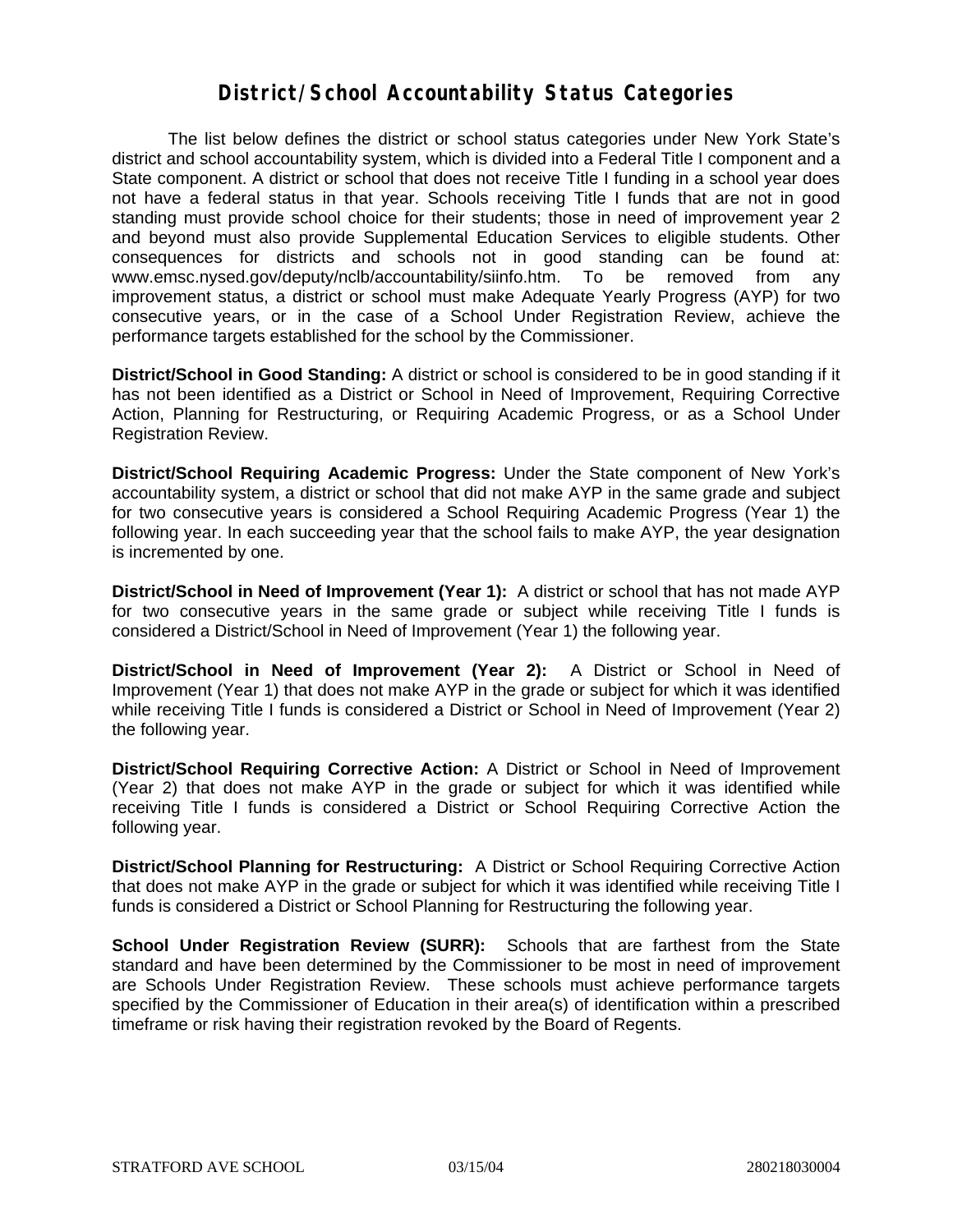# **Elementary-Level English Language Arts**

Definitions of terms, such as Performance Index and Effective Annual Measurable Objective (AMO), are in the glossary, which is the last page of this report.

**For a school to make Adequate Yearly Progress (AYP) in 2002–03, every accountability group must make AYP.** 

**For an accountability group to make AYP in 2002–03, it must** 

- 1. meet the 95 percent participation requirement (*2002–03 Participation*), *and*
- 2. *either* meet its Effective AMO *or* make safe harbor (*2002–03 Performance* and *Standards*).

To meet the participation requirement, 95 percent of the grade 4 enrollment in each accountability group with 40 or more students must

be tested. To meet the Effective AMO, the Performance Index for each group with 30 or more continuously enrolled students must equal or exceed the Effective AMO. To make safe harbor, the Performance Index of each of these groups must equal or exceed its ELA safe harbor target *and* the group must meet the elementary-level science qualification for safe harbor. (See the elementary-level science page of this report for further information on meeting the science qualification for safe harbor.)

*ELA Safe Harbor Targets:* The elementary-level 2002–03 ELA Safe Harbor Target is calculated by using the following equation: 2001–02 PI + (200 – the 2001–02 PI) <sup>×</sup> 0.10. The 2003–04 ELA Safe Harbor Target is calculated by using the following equation: 2002–03 PI + (200 – the 2002–03 PI)  $\times$  0.10. The 2003–04 target is provided for groups whose PI was below the Effective AMO in 2002–03.

| <b>Accountability Group</b>       | 2002-03 Participation |                                    | 2002-03 Performance*                                    |                      | 2002-03 Standards |                                     |                                                           |                                                              | 2003-04                                           |
|-----------------------------------|-----------------------|------------------------------------|---------------------------------------------------------|----------------------|-------------------|-------------------------------------|-----------------------------------------------------------|--------------------------------------------------------------|---------------------------------------------------|
|                                   | Grade 4<br>Enrollment | Percent of<br>Enrollment<br>Tested | Count of<br>Continuously<br>Enrolled<br><b>Students</b> | Performance<br>Index | Effective<br>AMO  | <b>ELA Safe</b><br>Harbor<br>Target | Met the<br>Science<br>Qualification<br>for Safe<br>Harbor | <b>Made</b><br><b>AYP</b> in<br><b>ELA</b> in<br>$2002 - 03$ | <b>ELA Safe</b><br><b>Harbor</b><br><b>Target</b> |
| All Students                      | 166                   | 100%                               | 165                                                     | 196                  | 115               |                                     |                                                           | <b>Yes</b>                                                   |                                                   |
| <b>Students with Disabilities</b> | 11                    |                                    | 11                                                      |                      |                   |                                     |                                                           |                                                              |                                                   |
| American Indian/Alaskan Native    |                       |                                    |                                                         |                      |                   |                                     |                                                           |                                                              |                                                   |
| <b>Black</b>                      |                       |                                    |                                                         |                      |                   |                                     |                                                           |                                                              |                                                   |
| Hispanic                          | 4                     |                                    | 4                                                       |                      |                   |                                     |                                                           |                                                              |                                                   |
| Asian or Pacific Islander         | 4                     |                                    | 4                                                       |                      |                   |                                     |                                                           |                                                              |                                                   |
| White                             | 158                   | 100%                               | 157                                                     | 196                  | 115               |                                     |                                                           | <b>Yes</b>                                                   |                                                   |
| Limited English Proficient        |                       |                                    |                                                         |                      |                   |                                     |                                                           |                                                              |                                                   |
| Economically Disadvantaged        |                       |                                    |                                                         |                      |                   |                                     |                                                           |                                                              |                                                   |
| <b>Final AYP Determination</b>    |                       |                                    |                                                         |                      |                   |                                     |                                                           | <b>Yes</b>                                                   |                                                   |

\*For schools with fewer than 30 continuously enrolled tested students in 2002–03, data for 2001–02 and 2002–03 were combined to determine counts and PIs.

\*\*Groups with a "\*\*" are not required to meet the science qualification for safe harbor to make safe harbor in English and mathematics because fewer than 30 students in the group were administered the science test.

**State accountability status in elementary-level English language arts: School in Good Standing** 

Title I accountability status in elementary-level English language arts: School Status Not Applicable, did not use Title I funds in one school **y e ar**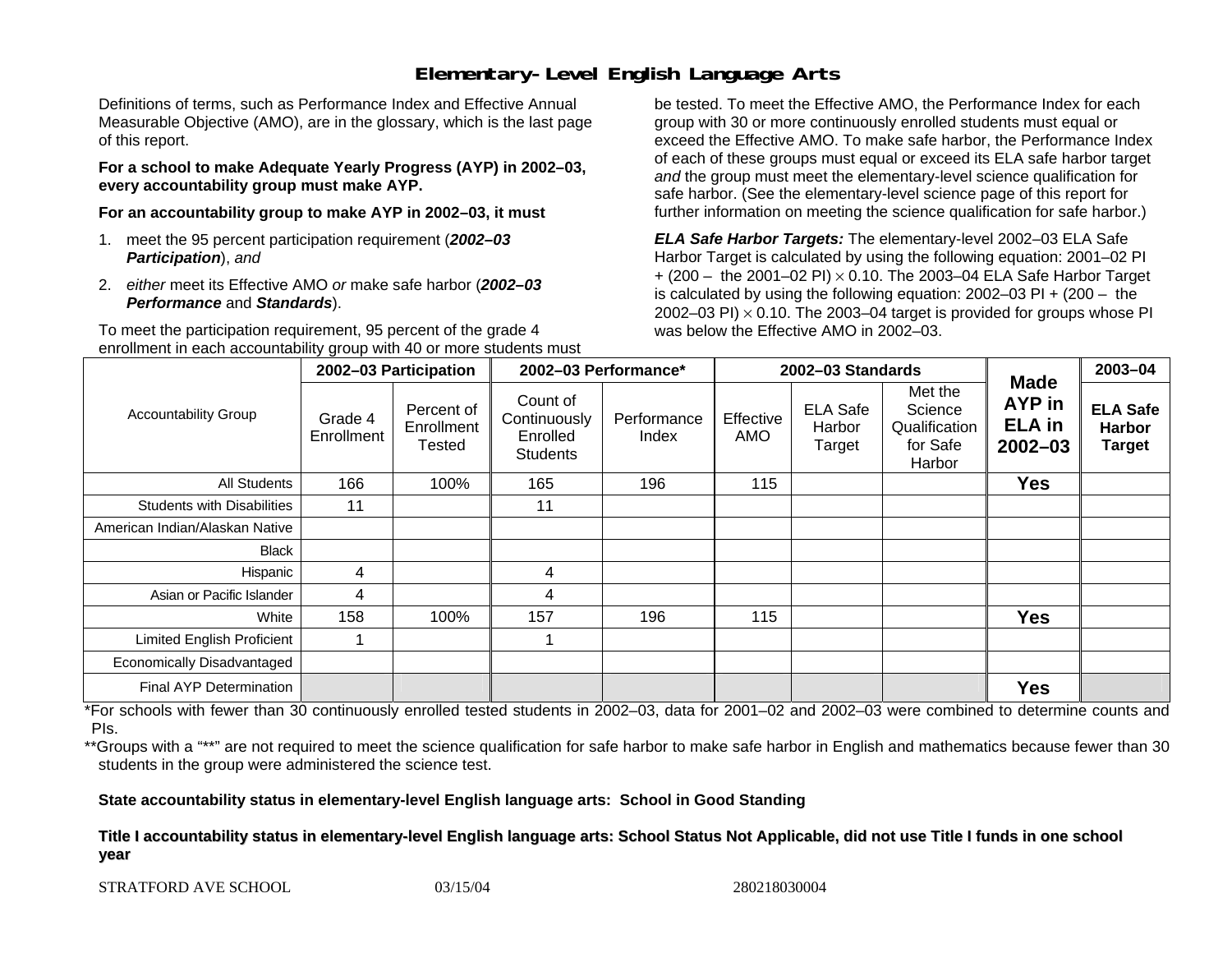# **Elementary-Level Mathematics**

Definitions of terms, such as Performance Index and Effective Annual Measurable Objective (AMO), are in the glossary, which is the last page of this report.

**For a school to make Adequate Yearly Progress (AYP) in 2002–03, every accountability group must make AYP.** 

**For an accountability group to make AYP in 2002–03, it must** 

- 1. meet the 95 percent participation requirement (*2002–03 Participation*), *and*
- 2. *either* meet its Effective AMO *or* make safe harbor (*2002–03 Performance* and *Standards*).

To meet the participation requirement, 95 percent of the grade 4 enrollment in each accountability group with 40 or more students must

be tested. To meet the Effective AMO, the Performance Index for each group with 30 or more continuously enrolled students must equal or exceed the Effective AMO. To make safe harbor, the Performance Index of each of these groups must equal or exceed its math safe harbor target *and* the group must meet the elementary-level science qualification for safe harbor. (See the elementary-level science page of this report for further information on meeting the science qualification for safe harbor.)

*Math Safe Harbor Targets:* The elementary-level 2002–03 Math Safe Harbor Target is calculated by using the following equation: 2001–02 PI + (200 – the 2001–02 PI) × 0.10. The 2003–04 Math Safe Harbor Target is calculated by using the following equation: 2002–03 PI + (200  $-$  the 2002–03 PI)  $\times$  0.10. The 2003–04 target is provided for groups whose PI was below the Effective AMO in 2002–03.

| <b>Accountability Group</b>       | 2002-03 Participation |                                    | 2002-03 Performance*                                    |                      | 2002-03 Standards       |                               |                                                           |                                                        | 2003-04                                            |
|-----------------------------------|-----------------------|------------------------------------|---------------------------------------------------------|----------------------|-------------------------|-------------------------------|-----------------------------------------------------------|--------------------------------------------------------|----------------------------------------------------|
|                                   | Grade 4<br>Enrollment | Percent of<br>Enrollment<br>Tested | Count of<br>Continuously<br>Enrolled<br><b>Students</b> | Performance<br>Index | Effective<br><b>AMO</b> | Math Safe<br>Harbor<br>Target | Met the<br>Science<br>Qualification<br>for Safe<br>Harbor | <b>Made</b><br>AYP in<br><b>Math in</b><br>$2002 - 03$ | <b>Math Safe</b><br><b>Harbor</b><br><b>Target</b> |
| All Students                      | 166                   | 100%                               | 165                                                     | 199                  | 128                     |                               |                                                           | <b>Yes</b>                                             |                                                    |
| <b>Students with Disabilities</b> | 11                    |                                    | 11                                                      |                      |                         |                               |                                                           |                                                        |                                                    |
| American Indian/Alaskan Native    |                       |                                    |                                                         |                      |                         |                               |                                                           |                                                        |                                                    |
| <b>Black</b>                      |                       |                                    |                                                         |                      |                         |                               |                                                           |                                                        |                                                    |
| Hispanic                          | 4                     |                                    | 4                                                       |                      |                         |                               |                                                           |                                                        |                                                    |
| Asian or Pacific Islander         | 4                     |                                    | 4                                                       |                      |                         |                               |                                                           |                                                        |                                                    |
| White                             | 158                   | 100%                               | 157                                                     | 199                  | 128                     |                               |                                                           | <b>Yes</b>                                             |                                                    |
| <b>Limited English Proficient</b> |                       |                                    |                                                         |                      |                         |                               |                                                           |                                                        |                                                    |
| Economically Disadvantaged        |                       |                                    |                                                         |                      |                         |                               |                                                           |                                                        |                                                    |
| <b>Final AYP Determination</b>    |                       |                                    |                                                         |                      |                         |                               |                                                           | <b>Yes</b>                                             |                                                    |

\*For schools with fewer than 30 continuously enrolled tested students in 2002–03, data for 2001–02 and 2002–03 were combined to determine counts and PIs. \*\*Groups with a "\*\*" are not required to meet the science qualification for safe harbor to make safe harbor in English and mathematics because fewer than 30 students in the group were administered the science test.

**State accountability status in elementary-level mathematics: School in Good Standing** 

Title I accountability status in elementary-level mathematics: School Status Not Applicable, did not use Title I funds in one school year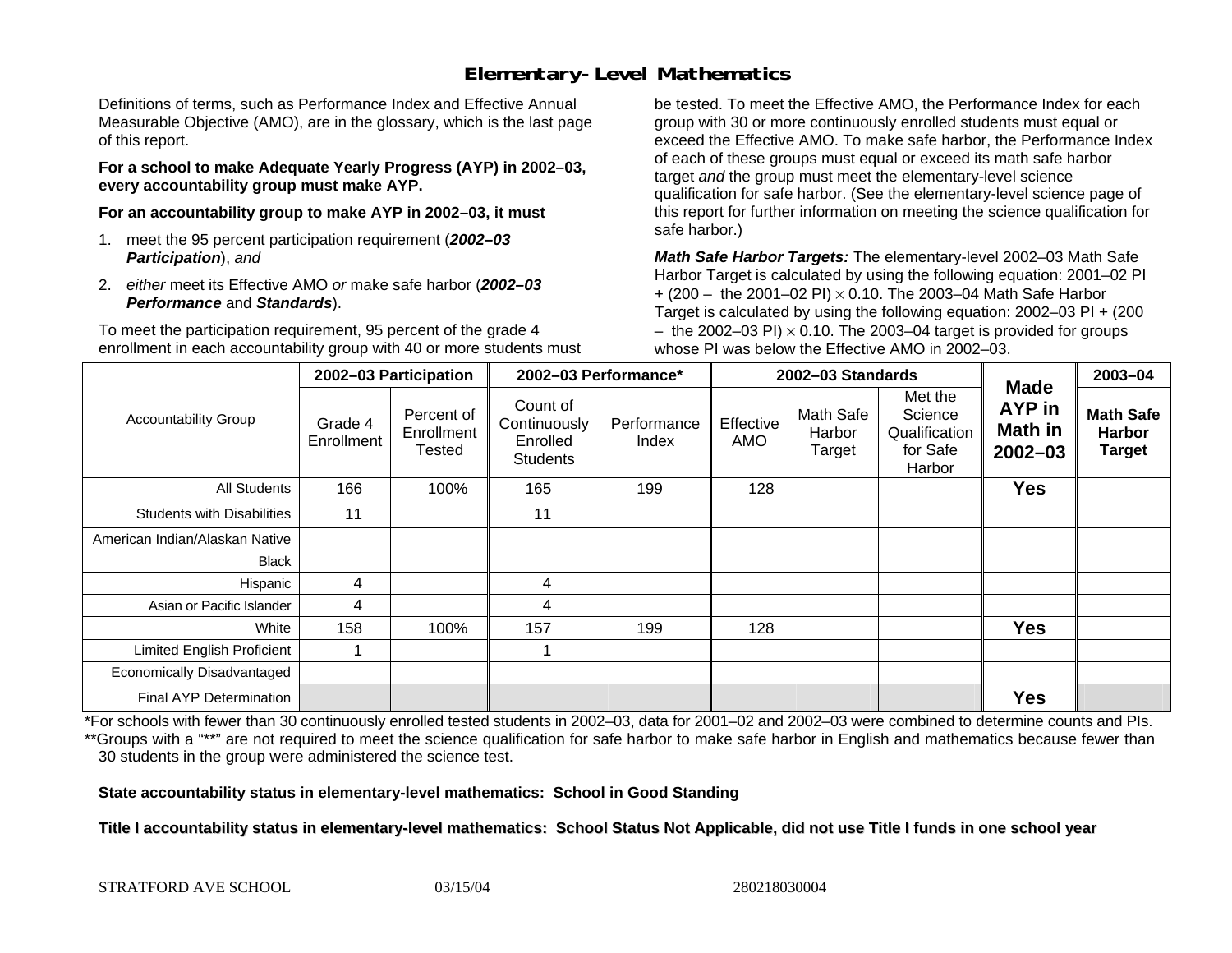### **Elementary-Level Science**

Definitions of terms, such as Progress Target and Adequate Yearly Progress (AYP), are in the glossary, which is the last page of this report.

*Made AYP in Science in 2002–03:* For a school to make AYP in science, the Percent At or Above SDL for the "All Students" group must equal or exceed the State Science Standard or the Science Progress Target.

**State Designated Level (SDL):** The score that students taking the elementary-level science test must equal or exceed on the written portion of the test to meet the State Science Standard.

*Qualification for Safe Harbor in Elementary-Level ELA and Math:* For an accountability group to be considered Qualified for Safe Harbor in Elementary-Level ELA and Math, the Percent At or Above SDL must equal or exceed the State Science Standard or the Science Progress Target in elementary-level science for that group. Groups with fewer than 30 students tested in elementary-level science are not subject to this qualification criterion.

*Science Progress Targets:* The elementary-level 2002–03 Science Progress Target is calculated by adding one point to the 2001–02 Percent At or Above SDL. The 2003–04 Science Progress Target is calculated by multiplying the 2002–03 Percent At or Above SDL by two and then adding one point. The 2003–04 target is provided for groups whose Percent At or Above SDL was below the State Science Standard in 2002–03.

|                                   | 2002-03 Performance*                                    |                            | 2002-03 Standards                   |                               |                                             | $2002 - 03$                                                             | $2003 - 04$                   |
|-----------------------------------|---------------------------------------------------------|----------------------------|-------------------------------------|-------------------------------|---------------------------------------------|-------------------------------------------------------------------------|-------------------------------|
| <b>Accountability Group</b>       | Count of<br>Continuously<br>Enrolled<br><b>Students</b> | Percent At or<br>Above SDL | <b>State</b><br>Science<br>Standard | Science<br>Progress<br>Target | <b>Made AYP</b><br>in Science<br>in 2002-03 | Qualified for<br>Safe Harbor in<br>Elementary-<br>Level ELA and<br>Math | Science<br>Progress<br>Target |
| All Students                      | 165                                                     | 96                         | 40                                  |                               | <b>Yes</b>                                  | Yes                                                                     |                               |
| <b>Students with Disabilities</b> | 11                                                      |                            |                                     |                               |                                             |                                                                         |                               |
| American Indian/Alaskan Native    |                                                         |                            |                                     |                               |                                             |                                                                         |                               |
| <b>Black</b>                      |                                                         |                            |                                     |                               |                                             |                                                                         |                               |
| Hispanic                          | 4                                                       |                            |                                     |                               |                                             |                                                                         |                               |
| Asian or Pacific Islander         | 4                                                       |                            |                                     |                               |                                             |                                                                         |                               |
| White                             | 157                                                     | 96                         | 40                                  |                               |                                             | <b>Yes</b>                                                              |                               |
| Limited English Proficient        |                                                         |                            |                                     |                               |                                             |                                                                         |                               |
| Economically Disadvantaged        |                                                         |                            |                                     |                               |                                             |                                                                         |                               |
| <b>Final AYP Determination</b>    |                                                         |                            |                                     |                               | <b>Yes</b>                                  |                                                                         |                               |

\*For schools with fewer than 30 continuously enrolled students in 2002–03, data for 2001–02 and 2002–03 were combined to determine counts and percents at or above SDL.

#### **State accountability status in elementary-level science: School in Good Standing**

#### Title I accountability status in elementary-level science: School Status Not Applicable, did not use Title I funds in one school year